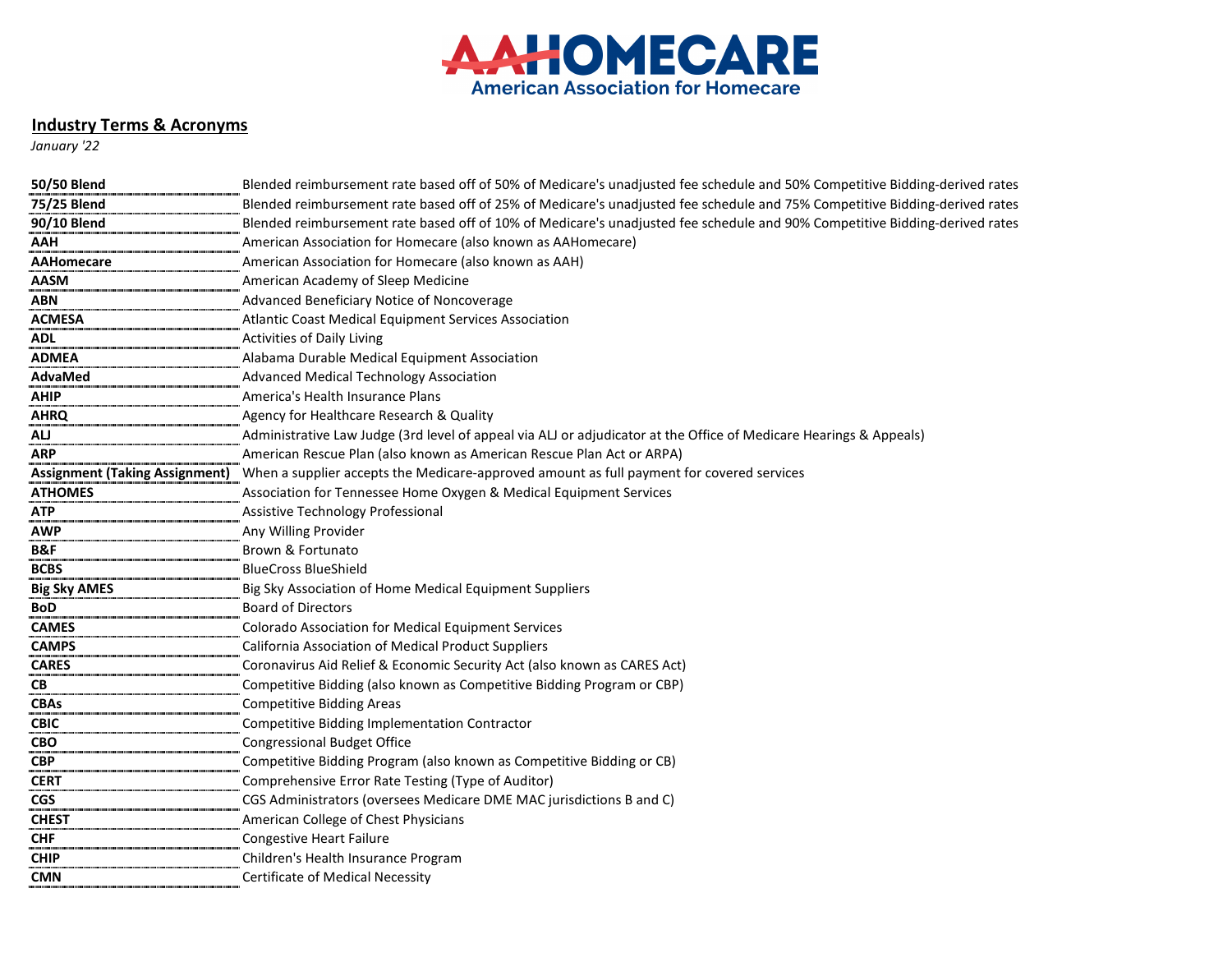

| <b>CMR</b>                        | Cathy McMorris Rodgers (House Representative)                                                                            |
|-----------------------------------|--------------------------------------------------------------------------------------------------------------------------|
| <b>CMS</b>                        | <b>Centers for Medicare and Medicaid Services</b>                                                                        |
| <b>CoB</b>                        | <b>Close of Business</b>                                                                                                 |
| <b>COGS</b>                       | Cost of Goods Sold                                                                                                       |
| <b>Committees of Jurisdiction</b> | Ways & Means Committee, Energy & Commerce Committee, and Senate Finance Committee (jurisdiction over health care issues) |
| <b>COPD</b>                       | Chronic Obstructive Pulmonary Disease                                                                                    |
| <b>CPAP</b>                       | Continuous Positive Airway Pressure                                                                                      |
| <b>CPI-U</b>                      | <b>Consumer Price Indes for All Urban Consumers</b>                                                                      |
| <b>CPPC</b>                       | Corporate Partner Providers Council (AAH)                                                                                |
| <b>CPT Code</b>                   | 5 digit numeric code used in professional medical billing                                                                |
| <b>CQRC</b>                       | <b>Council for Quality Respiratory Care</b>                                                                              |
| <b>CR</b>                         | Continuing Resolution (temporary funding measure by Congress)                                                            |
| <b>CRMC</b>                       | Complex Rehab & Mobility Council (AAH)                                                                                   |
| <b>CRT</b>                        | <b>Complex Rehab Technology</b>                                                                                          |
| <b>CURES</b>                      | 21st Century Cures Act (also known as CURES Act)                                                                         |
| <b>DD</b>                         | Dobson & DaVanzo                                                                                                         |
| <b>DME</b>                        | Durable Medical Equipment (also known as HME or Home Medical Equipment)                                                  |
| <b>DME MACs</b>                   | DME Medicare Administrative Contractors (also known shorthand as the MACs)                                               |
| <b>DMEPOS</b>                     | Durable Medical Equipment, Prosthetics, Orthotics, & Supplies                                                            |
| <b>DoD</b>                        | Department of Defense                                                                                                    |
| <b>Dual Eligible</b>              | Individuals who are eligible for Medicare and Medicaid                                                                   |
| E&C                               | Energy & Commerce Committee (House)                                                                                      |
| EC                                | <b>Executive Committee</b>                                                                                               |
| EoB                               | <b>Explanation of Benefits</b>                                                                                           |
| F <sub>2F</sub>                   | Face to Face                                                                                                             |
| <b>FAHCS</b>                      | Florida Alliance of Home Care Services                                                                                   |
| <b>FFS</b>                        | Fee-For-Service                                                                                                          |
| <b>FOIA</b>                       | Freedom of Information Act                                                                                               |
| <b>GAMES</b>                      | Georgia Association of Medical Equipment Suppliers                                                                       |
| <b>GAO</b>                        | Government Accountability Office                                                                                         |
| <b>GAP</b>                        | <b>Grassroots Accountability Project</b>                                                                                 |
| <b>GR</b>                         | <b>Government Relations</b>                                                                                              |
| <b>Great Lakes</b>                | <b>Great Lakes Home Medical Services Association</b>                                                                     |
| <b>HAH</b>                        | <b>Healthcare Association of Hawaii</b>                                                                                  |
| <b>HCPCS</b>                      | Healthcare Common Procedure Coding System (used to bill DME)                                                             |
| <b>HELP</b>                       | Health Education Labor & Pensions Committee                                                                              |
| HH                                | Home Health                                                                                                              |
| <b>HHA</b>                        | Home Health Agency                                                                                                       |
| <b>HHS</b>                        | Department of Health & Human Services                                                                                    |
| <b>HIPAA</b>                      | Health Insurance Portability & Accountability Act                                                                        |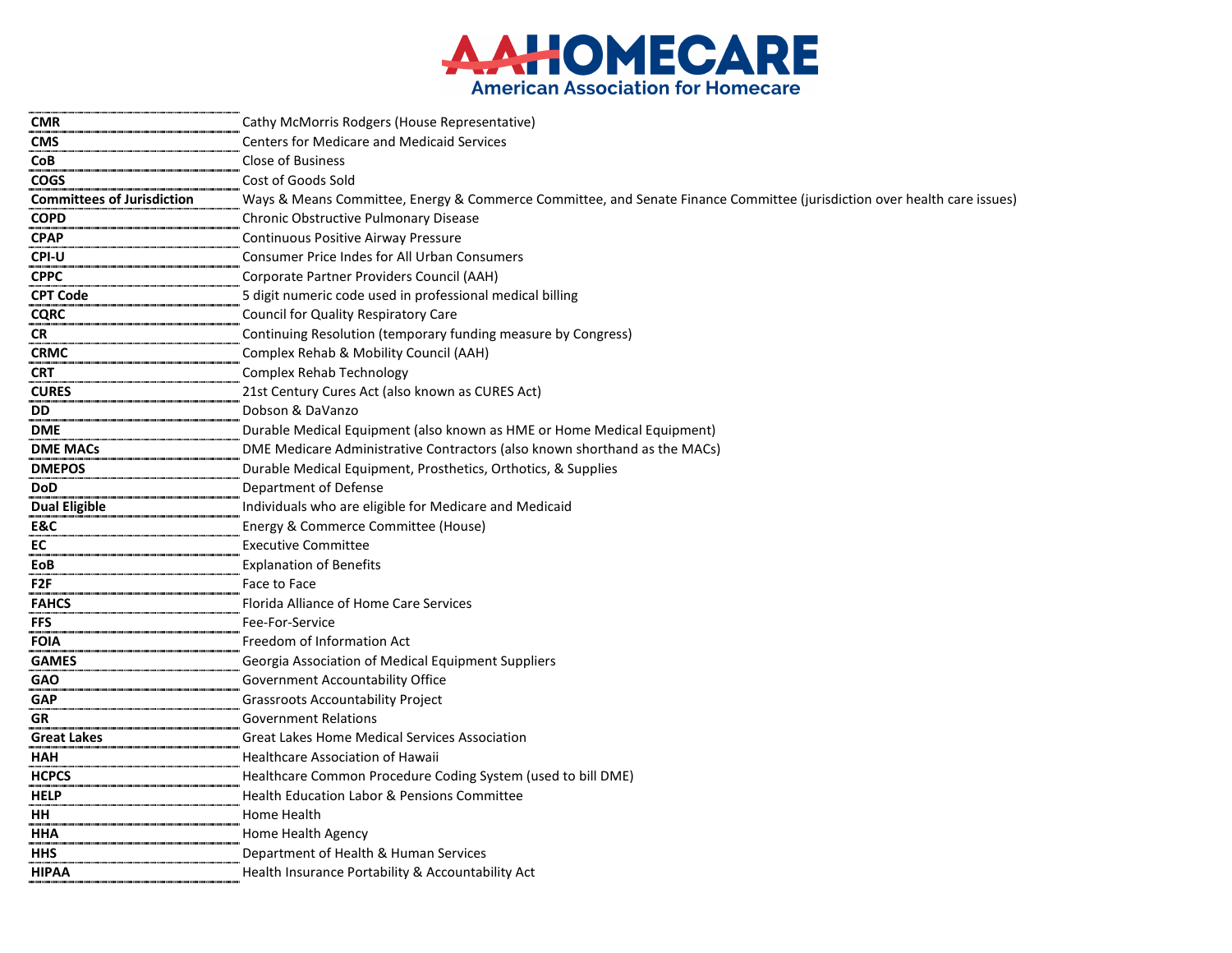

| <b>HME</b>                        | Home Medical Equipment (also known as DME or Durable Medical Equipment)                      |
|-----------------------------------|----------------------------------------------------------------------------------------------|
| HME/RT                            | Home Medical Equipment & Respiratory Therapy Council (AAH)                                   |
| <b>HMO</b>                        | <b>Health Maintenance Organization</b>                                                       |
| <b>HOMES</b>                      | Home Medical Equipment & Services Association of New England                                 |
| <b>ICD-10</b>                     | International Statistical Classification of Diseases & Related Health Problems, 10th Edition |
| <b>IFR</b>                        | <b>Interim Final Rule</b>                                                                    |
| <b>ITEM Coalition</b>             | Independence Through Enhancement of Medicare & Medicaid Coalition                            |
| JD-A                              | <b>DME MAC Jurisdiction A</b>                                                                |
| JD-B                              | <b>DME MAC Jurisdiction B</b>                                                                |
| JD-C                              | DME MAC Jurisdiction C                                                                       |
| JD-D                              | <b>DME MAC Jurisdiction D</b>                                                                |
| <b>KMESA</b>                      | Kentucky Medical Equipment Suppliers Association                                             |
| <b>LCD</b>                        | Local Coverage Determination                                                                 |
| <b>LTC</b>                        | Long Term Care                                                                               |
| <b>MACPAC</b>                     | Medicaid & CHIP Payment & Access Commission                                                  |
| <b>MACs</b>                       | Medicare Administrative Contractor (also known as DME MACs)                                  |
| <b>MAMES</b>                      | Midwest Association for Medical Equipment Services                                           |
| <b>MAP</b>                        | Minimum Advertised Price                                                                     |
| <b>MAs</b>                        | Medicare Advantage Plans                                                                     |
| <b>MCIT</b>                       | Medicare Coverage of Innovative Technology                                                   |
| <b>MCO</b>                        | <b>Managed Care Organization</b>                                                             |
| <b>MedPAC</b>                     | <b>Medicare Payment Advisory Commission</b>                                                  |
| <b>MHHA</b>                       | Michigan HomeCare & Hospice Association                                                      |
| <b>MHPA</b>                       | <b>Medicaid Health Plans of America</b>                                                      |
| <b>MLN</b>                        | Medicare Learning Network (also known as MLN Matters)                                        |
| <b>MNHCA</b>                      | Maryland-National Capital Homecare Association                                               |
| <b>MSA</b>                        | Metropolitan Statistical Area                                                                |
| <b>MSC</b>                        | Medical Supplies Council (AAH)                                                               |
| <b>NAFC</b>                       | National Association for Continence                                                          |
| <b>NAMD</b>                       | <b>National Association of Medicaid Directors</b>                                            |
| <b>NAMPS</b>                      | Nevada Association of Medical Products Suppliers                                             |
| <b>NCART</b>                      | National Coalition for Assistive & Rehab Technology                                          |
| <b>NCD</b>                        | National Coverage Determination                                                              |
| <b>NEMEP</b>                      | North East Medical Equipment Providers Association                                           |
| <b>NIV</b>                        | Non-Invasive Ventilator                                                                      |
| <b>Non-Participating Supplier</b> | Supplier who may choose to bill a Medicare claim as "assigned" on a claim-by-claim basis     |
| Noridian                          | Noridian Healthcare Solutions (oversees Medicare DME jurisdictions A and D)                  |
| <b>NPI</b>                        | National Provider Identifier                                                                 |
| <b>NRRTS</b>                      | National Registry of Rehabilitation Technology Suppliers                                     |
| <b>NSC</b>                        | National Supplier Clearinghouse                                                              |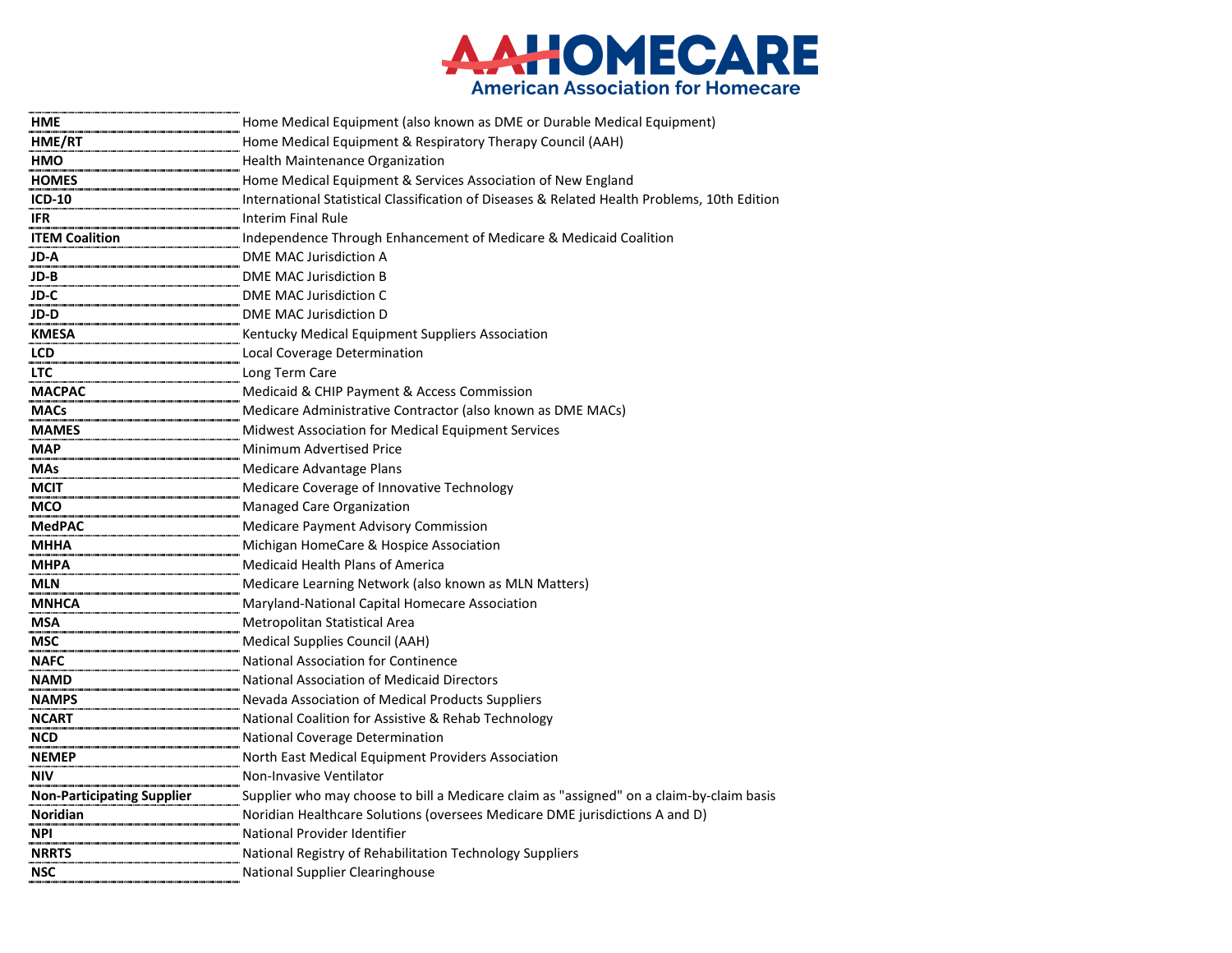

| <b>O2</b>                     | Oxygen Therapy                                                                                                           |
|-------------------------------|--------------------------------------------------------------------------------------------------------------------------|
| <b>OAMES</b>                  | Ohio Association of Medical Equipment Services                                                                           |
| <b>OIG</b>                    | Office of Inspector General                                                                                              |
| <b>OMB</b>                    | Office of Management & Budget                                                                                            |
| <b>OMEPA</b>                  | Oklahoma Medical Equipment Providers Association                                                                         |
| <b>OMHA</b>                   | Office of Medicare Hearings & Appeals                                                                                    |
| <b>OSA</b>                    | <b>Obstructive Sleep Apnea</b>                                                                                           |
| OT                            | <b>Occupational Therapist</b>                                                                                            |
| <b>OTS</b>                    | Off the Shelf                                                                                                            |
| PA                            | <b>Prior Authorization</b>                                                                                               |
| <b>PA Master List</b>         | List of DMEPOS items that may be subject to prior authorization elements and/or face-to-face encounter and written order |
| <b>PAMES</b>                  | Pacific Association for Medical Equipment Services                                                                       |
| <b>PAMS</b>                   | Pennsylvania Association of Medical Suppliers                                                                            |
| <b>PAP</b>                    | Positive Airway Pressure (broader reference to products like CPAP, BiPAP, etc)                                           |
| <b>Participating Supplier</b> | Supplier who agrees to accept assignment for Medicare                                                                    |
| <b>PAYGO</b>                  | "Pay as you go" budgetary rule to be budget neutral                                                                      |
| <b>PECOS Database</b>         | Provider Enrollment, Chain, & Ownership System Database                                                                  |
| <b>PHE</b>                    | <b>Public Health Emergency</b>                                                                                           |
| <b>PIM</b>                    | <b>Medicare Program Integrity Manual</b>                                                                                 |
| <b>PMD</b>                    | <b>Power Mobility Devices</b>                                                                                            |
| <b>PPE</b>                    | Personal Protective Equipment                                                                                            |
| <b>PPP</b>                    | Paycheck Protection Program                                                                                              |
| <b>PRC</b>                    | Payer Relations Council (AAH)                                                                                            |
| Provider                      | Company who provides HME (also known as Supplier, HME/DME Provider, or HME/DME Supplier)                                 |
| Provider                      | Health care clinician who provides health care services                                                                  |
| PT                            | <b>Physical Therapist</b>                                                                                                |
| QIC                           | Qualified Independent Contractor (type of auditor)                                                                       |
| <b>RAC</b>                    | Recovery Audit Contractor (type of auditor)                                                                              |
| Reconsideration               | 2nd Level of appeal by a Qualified Independent Contractor                                                                |
| Redetermination               | 1st level of appeal by Medicare Administrative Contractor                                                                |
| <b>Reg C</b>                  | <b>Regulatory Council (AAH)</b>                                                                                          |
| <b>RFI</b>                    | Request for Information                                                                                                  |
| <b>RFP</b>                    | <b>Request for Proposal</b>                                                                                              |
| <b>RT</b>                     | <b>Respiratory Therapist</b>                                                                                             |
| <b>RUL</b>                    | Reasonable & Useful Life                                                                                                 |
| <b>SCMESA</b>                 | South Carolina Medical Equipment Services Association                                                                    |
| <b>SFC</b>                    | Senate Finance Committee                                                                                                 |
| <b>SLC</b>                    | State Leaders Council (AAH)                                                                                              |
| <b>SMRC</b>                   | Supplemental Medical Review Contractor (type of auditor)                                                                 |
| <b>SNF</b>                    | <b>Skilled Nursing Facility</b>                                                                                          |